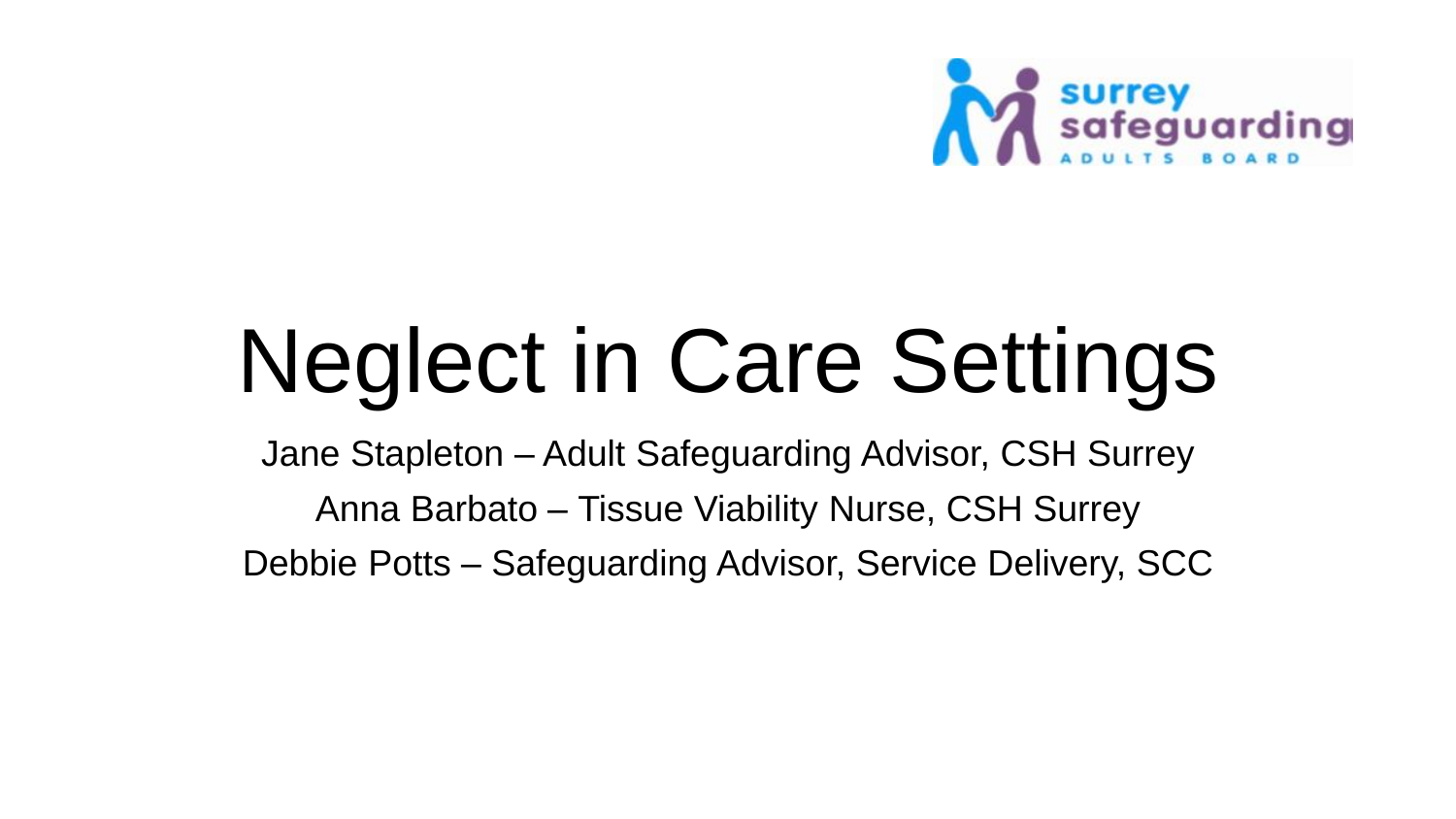## **Scenarios**

•What are the types of abuse?

• Are there any themes?

• Could it happen in your organisation?

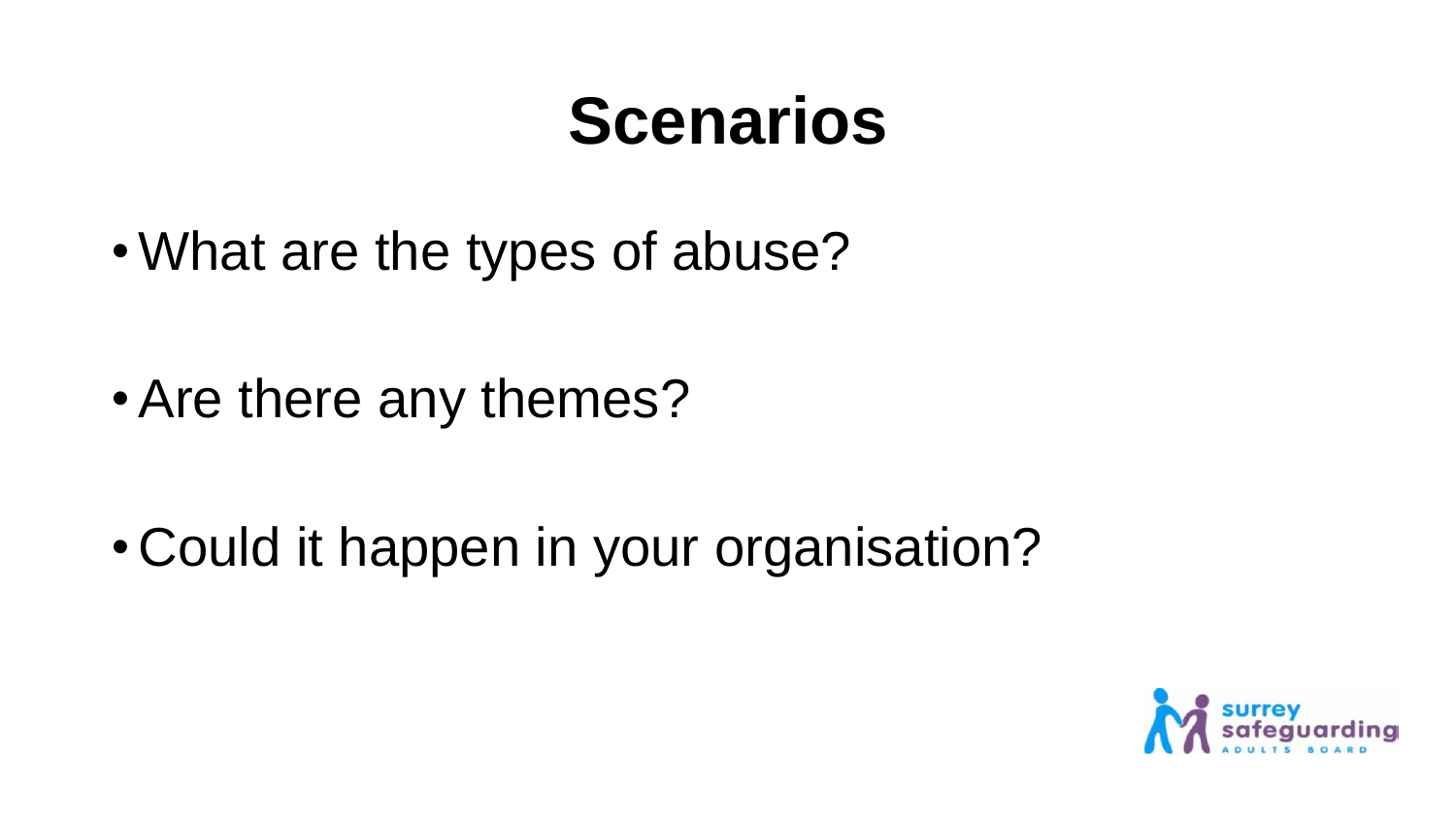**Cross sectional study on staff reported abusive and positive behaviours towards residents (Cooper C et al, March 2018)**

The most common reported abusive behaviours: -

- making a resident wait for care (26% of staff)
- avoiding a resident with challenging behaviour (25%);
- giving residents insufficient time for food (19%);
- taking insufficient care when moving residents (11%).
- verbal abuse was reported by 5% of respondents,
- physical abuse by 1.1%.



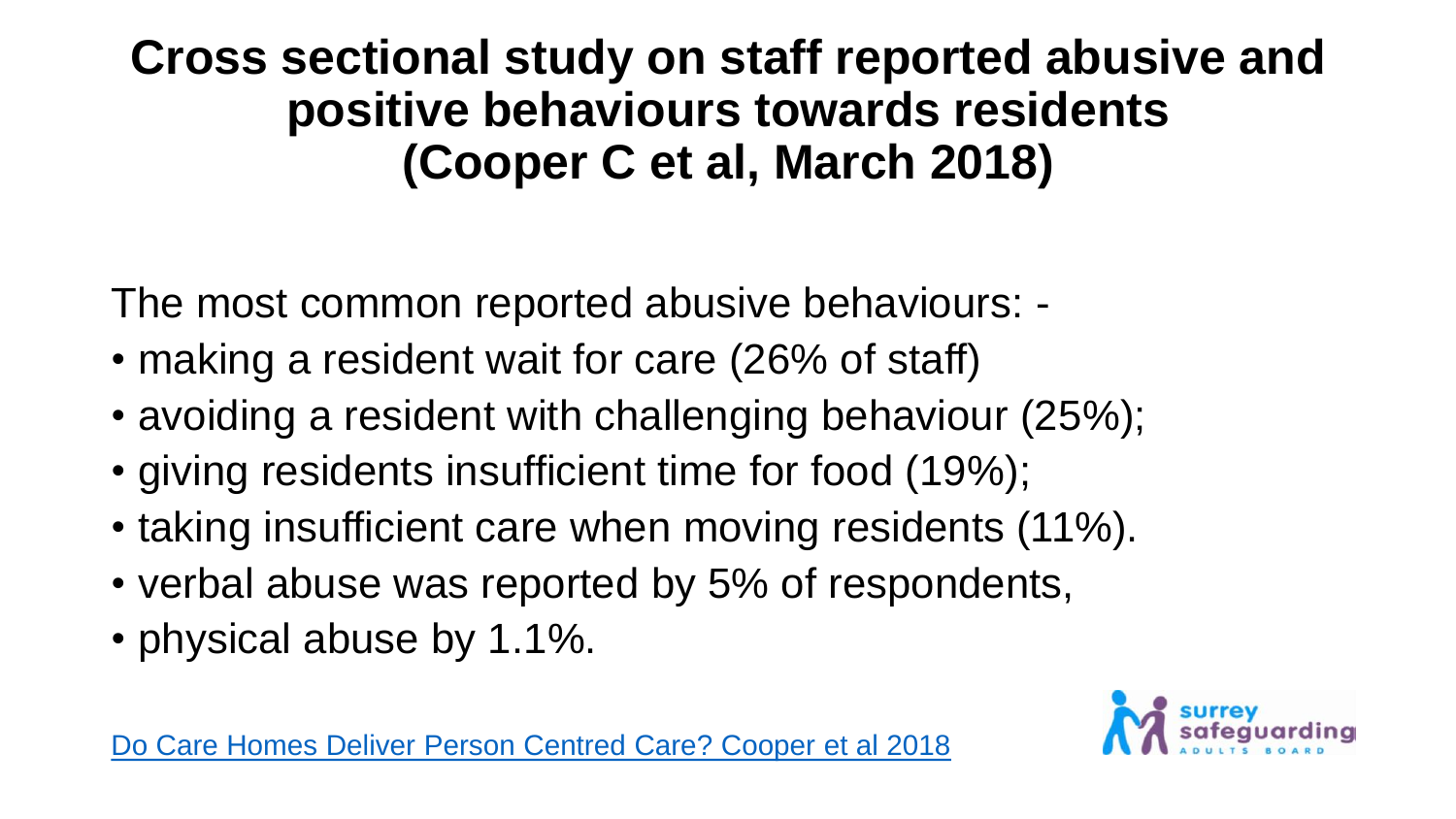#### Most commonly reported neglectful behaviours (Cooper et al, 2018)

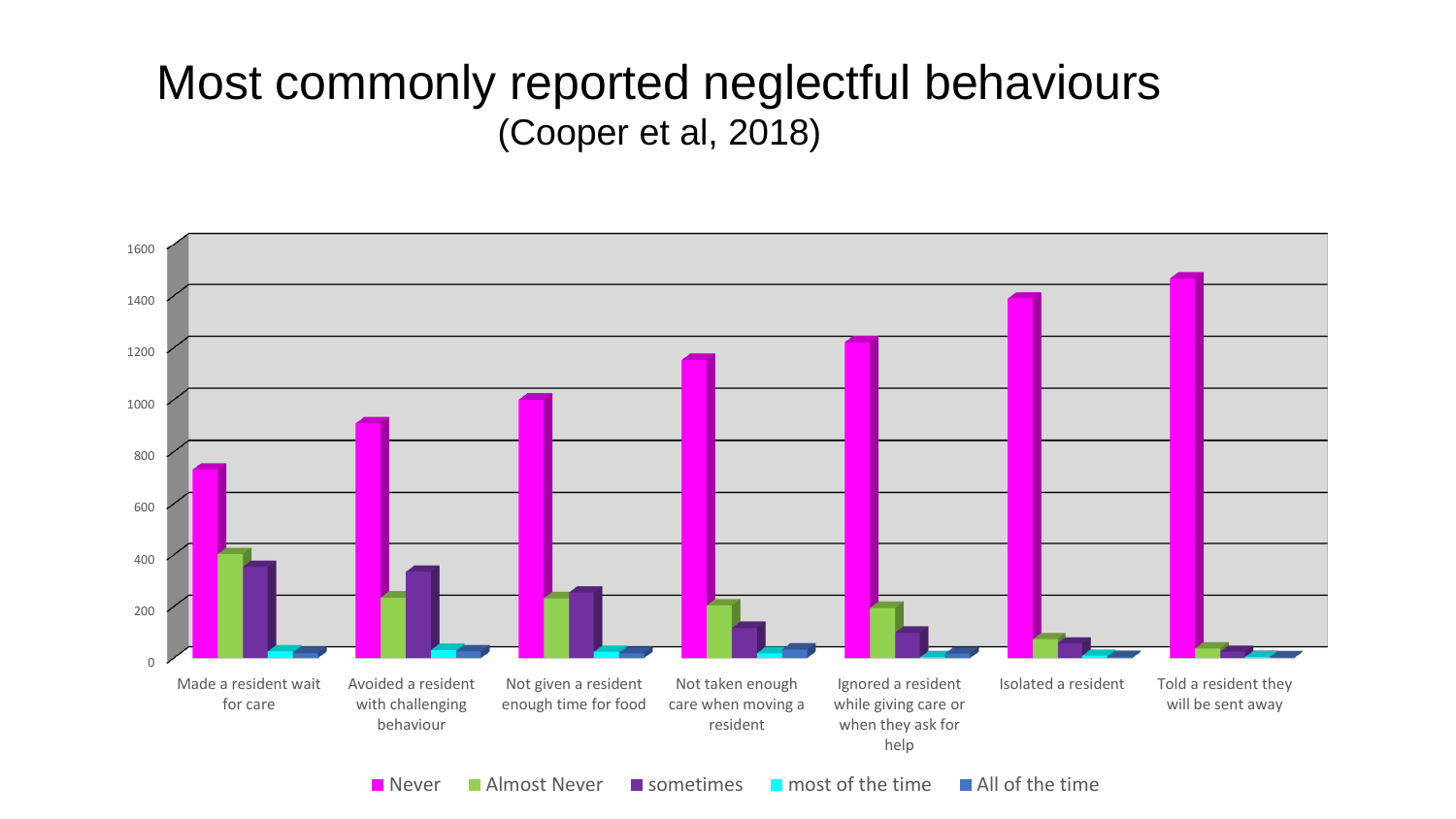# **Neglect and acts of omission**

These include;

- ignoring medical needs
- ignoring emotional or physical care needs
- failure to provide access to appropriate health, care and support or educational services
- the withholding of the necessities of life, such as medication, adequate nutrition and heating.

Care Act Guidance

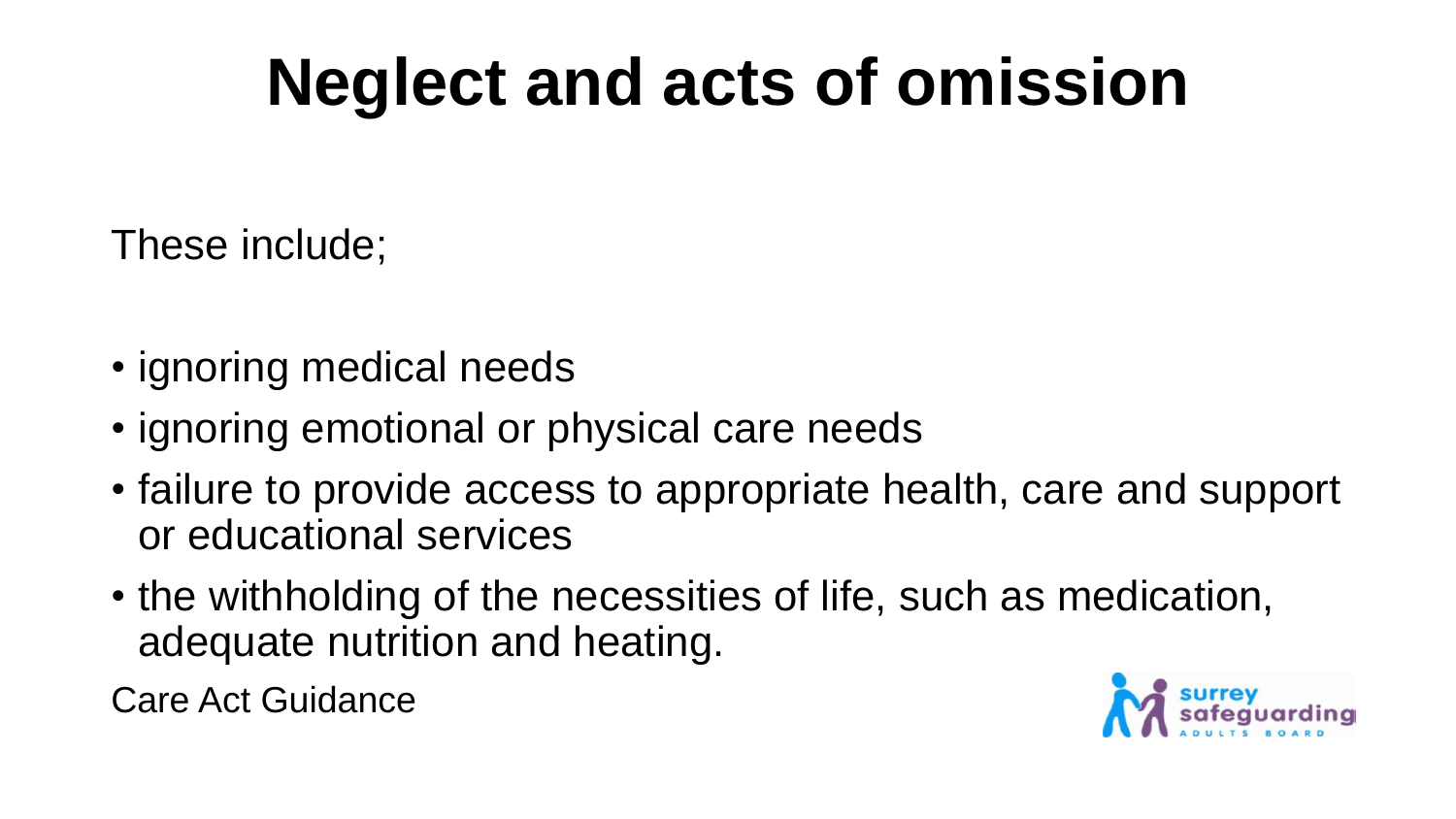### **Legislation and Guidance**

In April 2015 a new Act 'Criminal Justice & Courts Act 2015' came in to force. Section 20 & 21 of the Act makes it a criminal offence for a care worker or a care provider to wilfully neglect or ill treat an individual regardless of their capacity. Section 20 relates to the Care Worker and can carry a sentence of up to 5 years imprisonment. Section 21 is in relation to the Care Provider

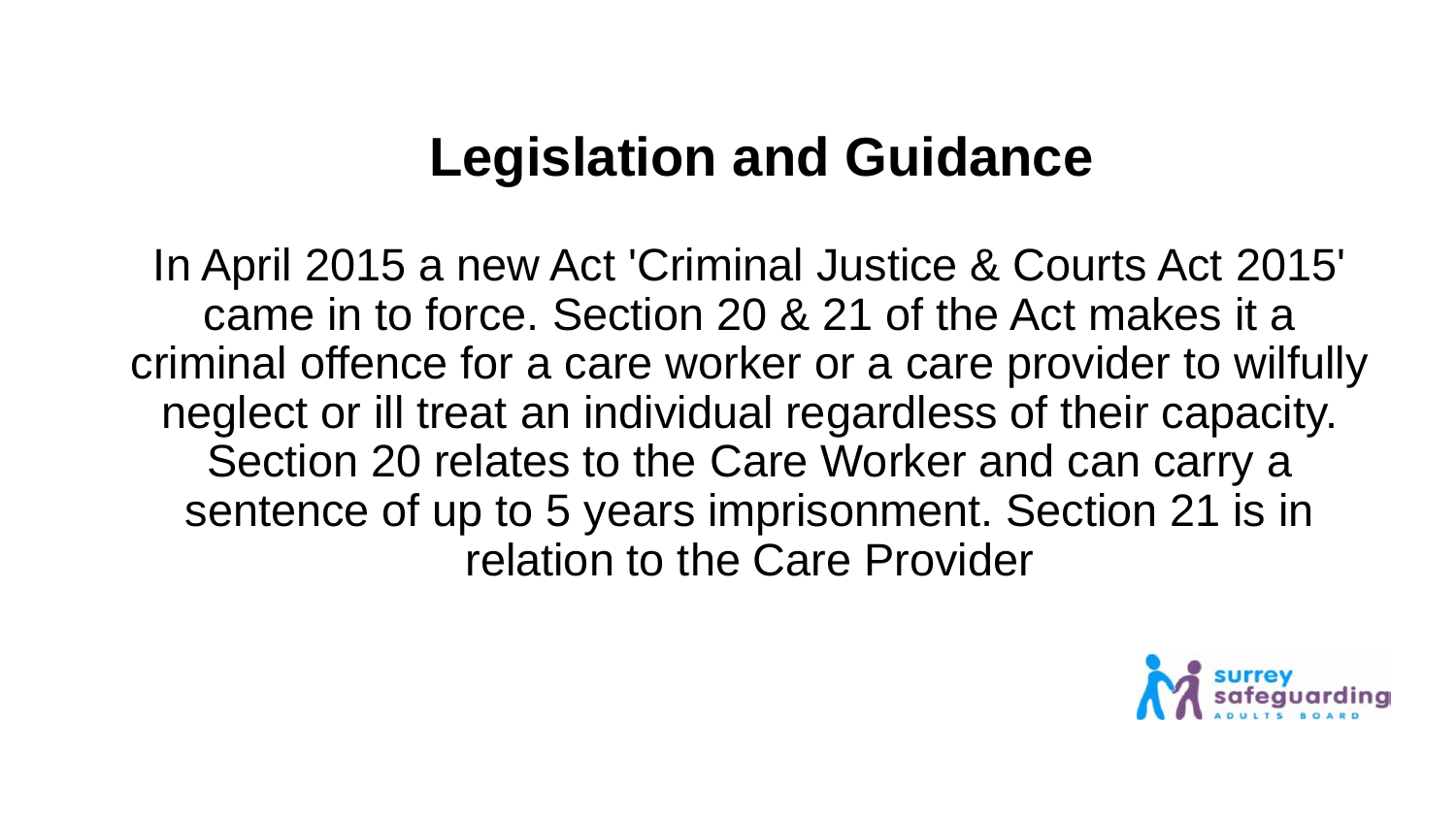### Concerns & Enquiries Received between 01/10/17 - 31/09/2018 for Neglect & Acts of Omission by Care Setting in Surrey .

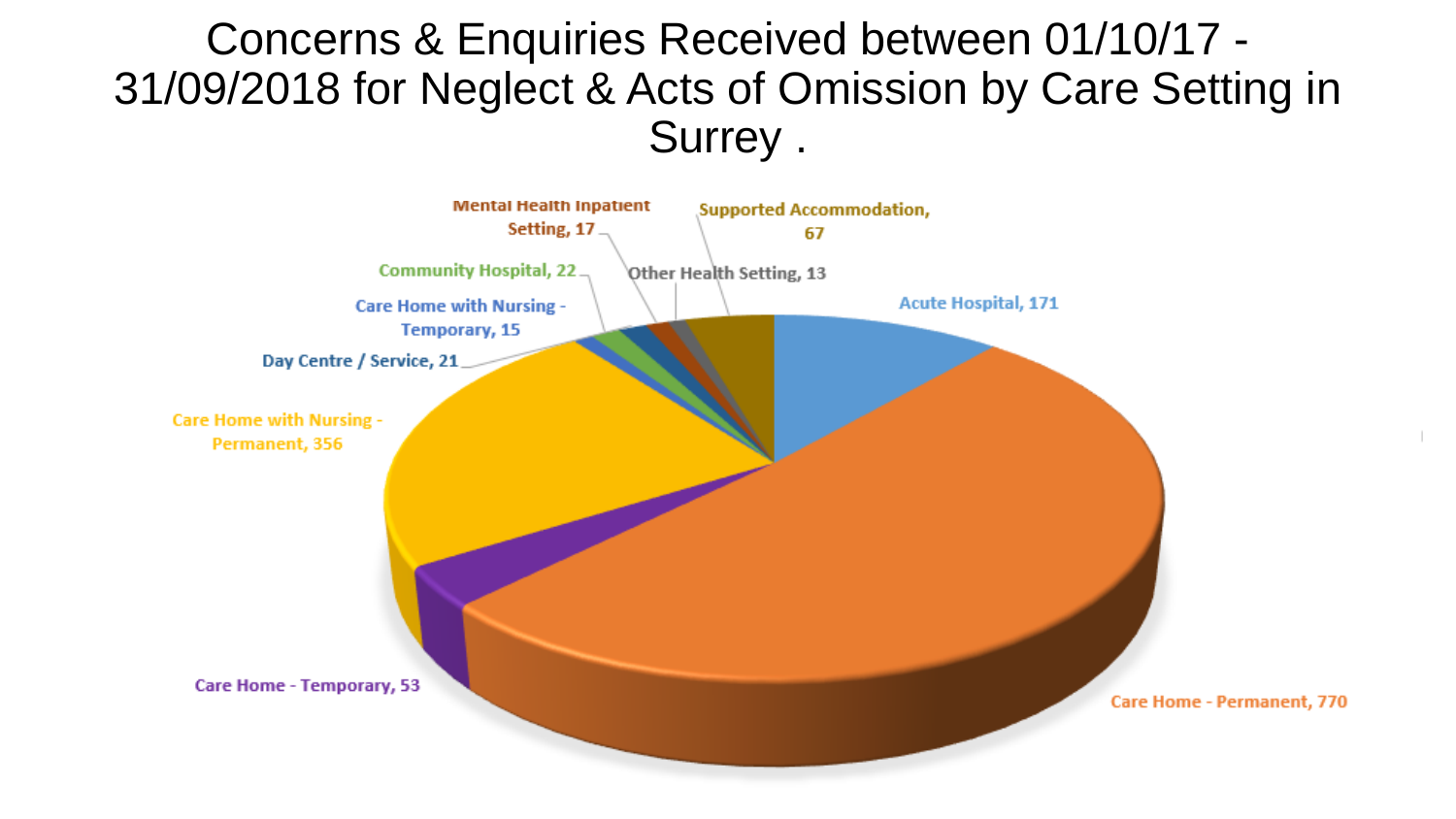### When to raise a Safeguarding concern

#### The Care Act 2014 – **Section 42:**

Requires an **enquiry** in response to indications of abuse and neglect to an adult with care and support needs.

- An adult who is experiencing abuse or neglect.
- An adult who is at RISK of abuse or neglect.
- Is unable to protect themselves because of these care and support needs.

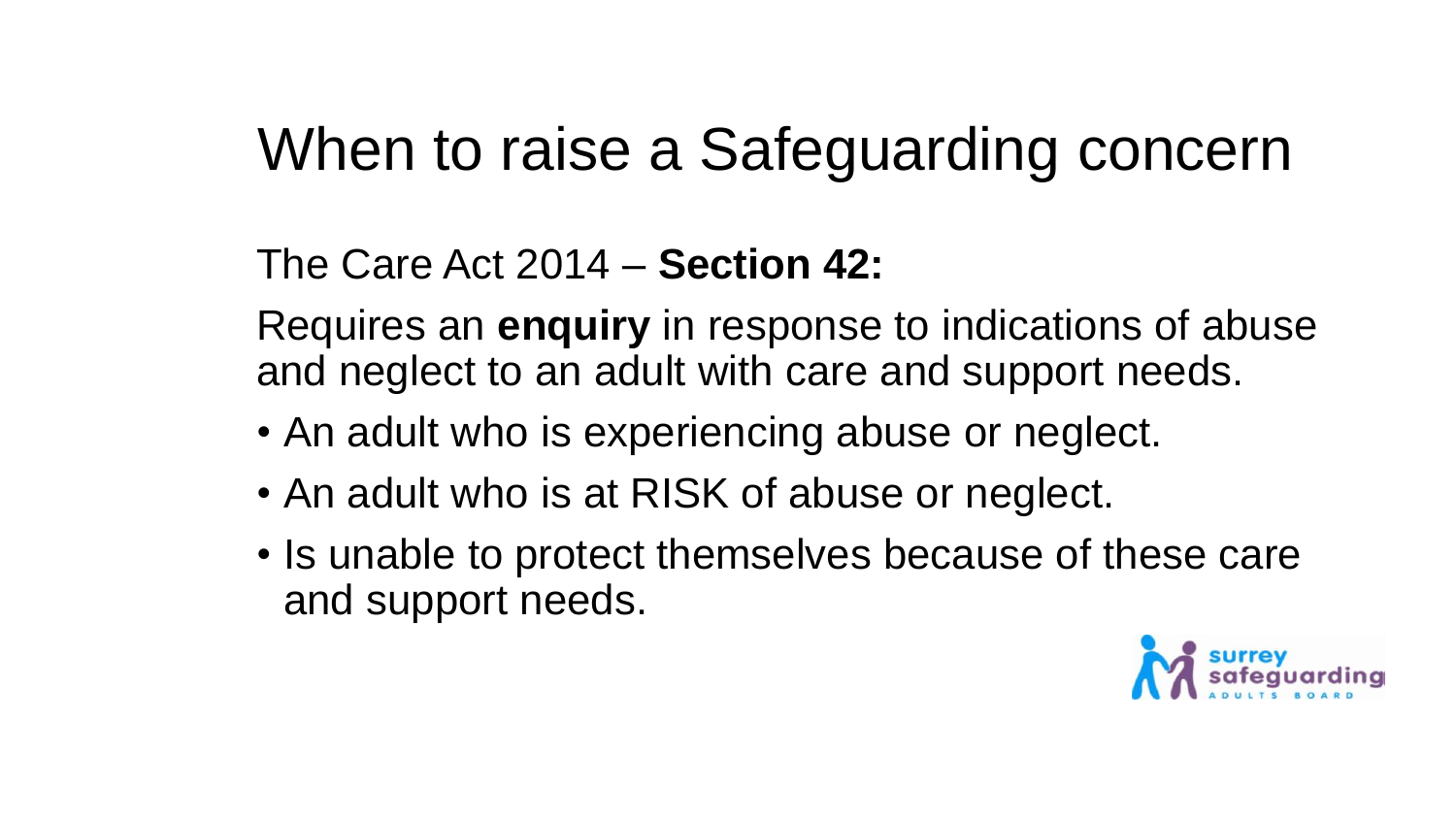### Safeguarding Guidance/Tools

- SSAB Policies and Procedures
- Organisational Risk Assessments (Pressure Ulcer, MUST, Care Plans etc.)
- Mental Capacity Assessment Templates
- Deprivation of Liberty Safeguards
- Choking Prevention Policy
- Safeguarding Adults Protocol (2018) DOH (including Adults Safeguarding Pressure Ulcer Decision tool) NHS Safeguarding App
- SSAB Missing Persons Protocol
- Health Passports LD
- CQC Regulation 18 Notification

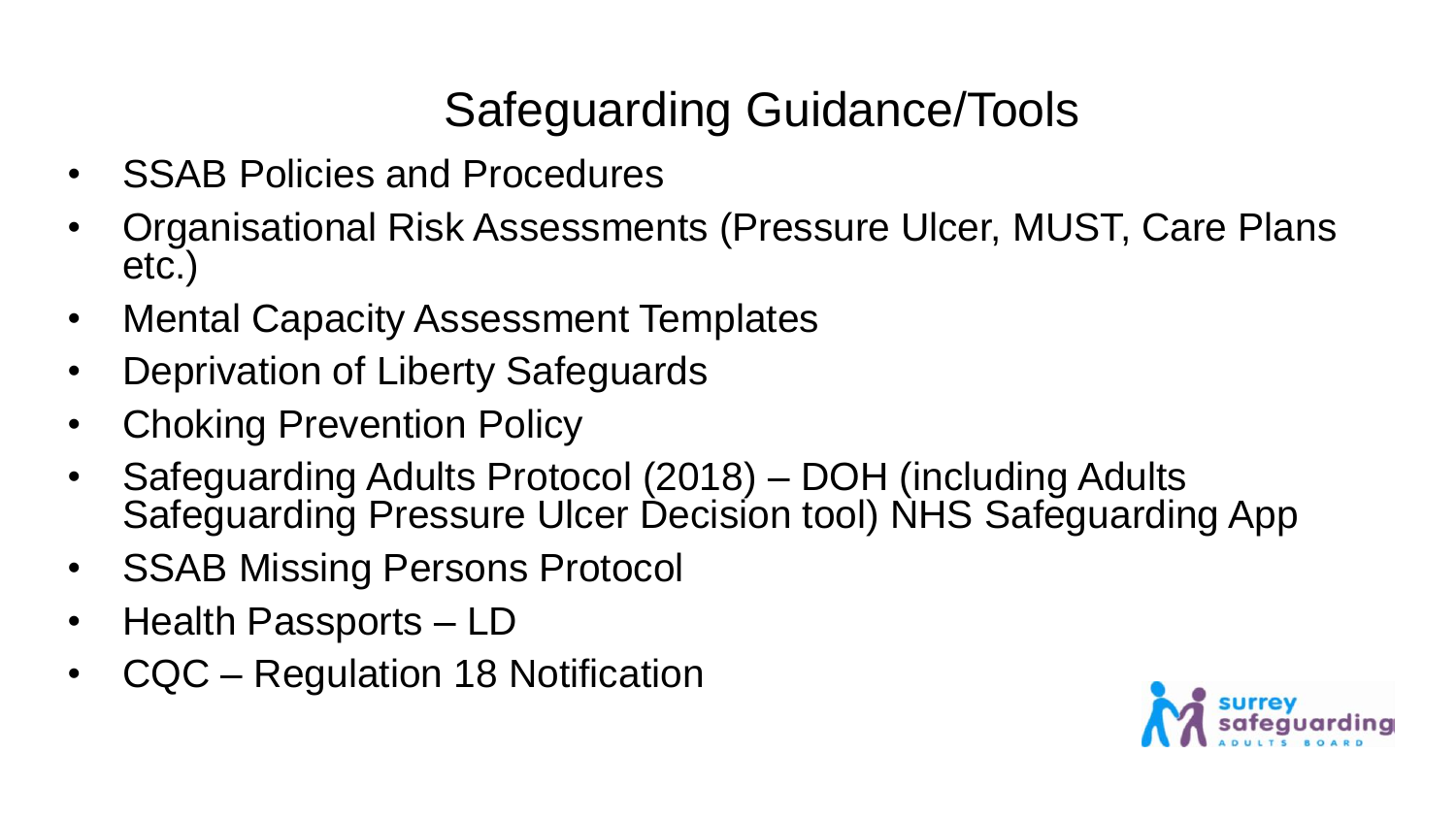### Group Activity – Remember Professional Judgement!!

In your groups please read this case study.

The Tissue Viability Team (TVN) received a referral for John 98 Year old gentleman with dementia. The referral was to review a wound on his right palm. John Lived in a nursing home, he was bed bound and needs full support with all personal care. John can get very agitated and distressed when he is nursed and he often declines care. On arrival the TVN found that his right hand was contracted, he had long finger nails and validated a category 4 pressure ulcer to his right palm